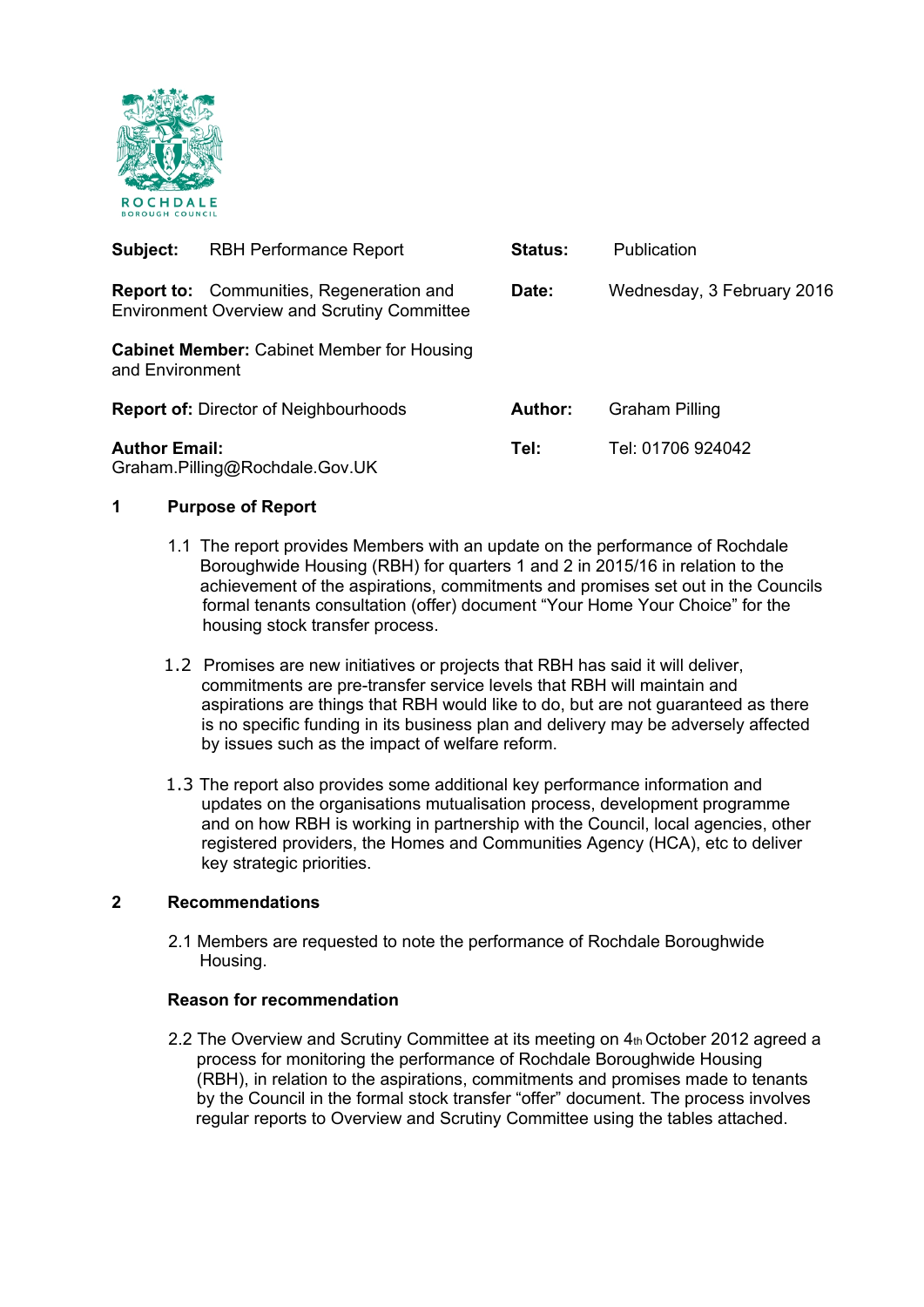# **3 Background**

- 3.1 On 26th March 2012 Rochdale Council transferred the ownership of 13,730 residential properties, 83 shops, 1606 garages, 40 playgrounds, various other assets and associated land to Rochdale Boroughwide Housing
- 3.2 The terms of the transfer, as set out in a Transfer Agreement between the Council and RBH, were approved by Council on 19th March 2012.
- 3.3 The formal "offer" document mentioned in paragraph 1.1 above provided tenants with details of the Council's proposals under the stock transfer and included information on the aspirations, commitments and promises that would be delivered, if the transfer went ahead. The document was jointly developed by the Council, RBH and the Rochdale Borough Tenants' Panel and incorporated the responses of a tenants survey carried out in 2011 and feedback from two tenants conferences.
- 3.4 The "offer" document contained a total of 50 promises, 50 ongoing commitments and 20 aspirations to be delivered by RBH over the 5 year period following the stock transfer.
- 3.5 The stock transfer agreement also has key areas which require monitoring by the Council, these include the following;
	- Choice Based Lettings system
	- VAT Shelter
	- Right to Buy figures
	- Service Level Agreements
	- Support arrangements for the 3 Tenants Management Organisations that transferred with the stock. These organisations are Cloverhall Tenant Association Co-operative, Turf Hill Estate Management Board and Hollin Estate Management Board.
- 3.6 Attached as Appendix 1 and Appendix 2 to the report are updated tables showing the progress RBH has made in achieving the promises and commitments. The tables also set out how delivery is being measured.

#### **Promises**

 3.7 With regards to the 50 Promises 22 have been completed. Of the remaining 28 promises 19 are categorised as green (on target), 2 are amber (concern that the target date may not be met) and 7 are behind target

The 7 promises behind target are:

- Work with the Council to provide an effective advice and guidance service for rehousing applicants (Promise No 1)
- Improved community caretaking and cleaning services (Promise No 9)
- Look at ways to respond faster to environmental issues and problems areas. (Promise No 13)
- Work more widely with Groundwork to tackle poorly maintained estate areas (Promise No 14)
- Involvement of tenants in paid work and volunteering to be a central aim of RBH Employment Strategy (Promise No 15)
- Further develop an approach to tackling nuisance and ASB ensuring it is dealt with effectively (Promise 20)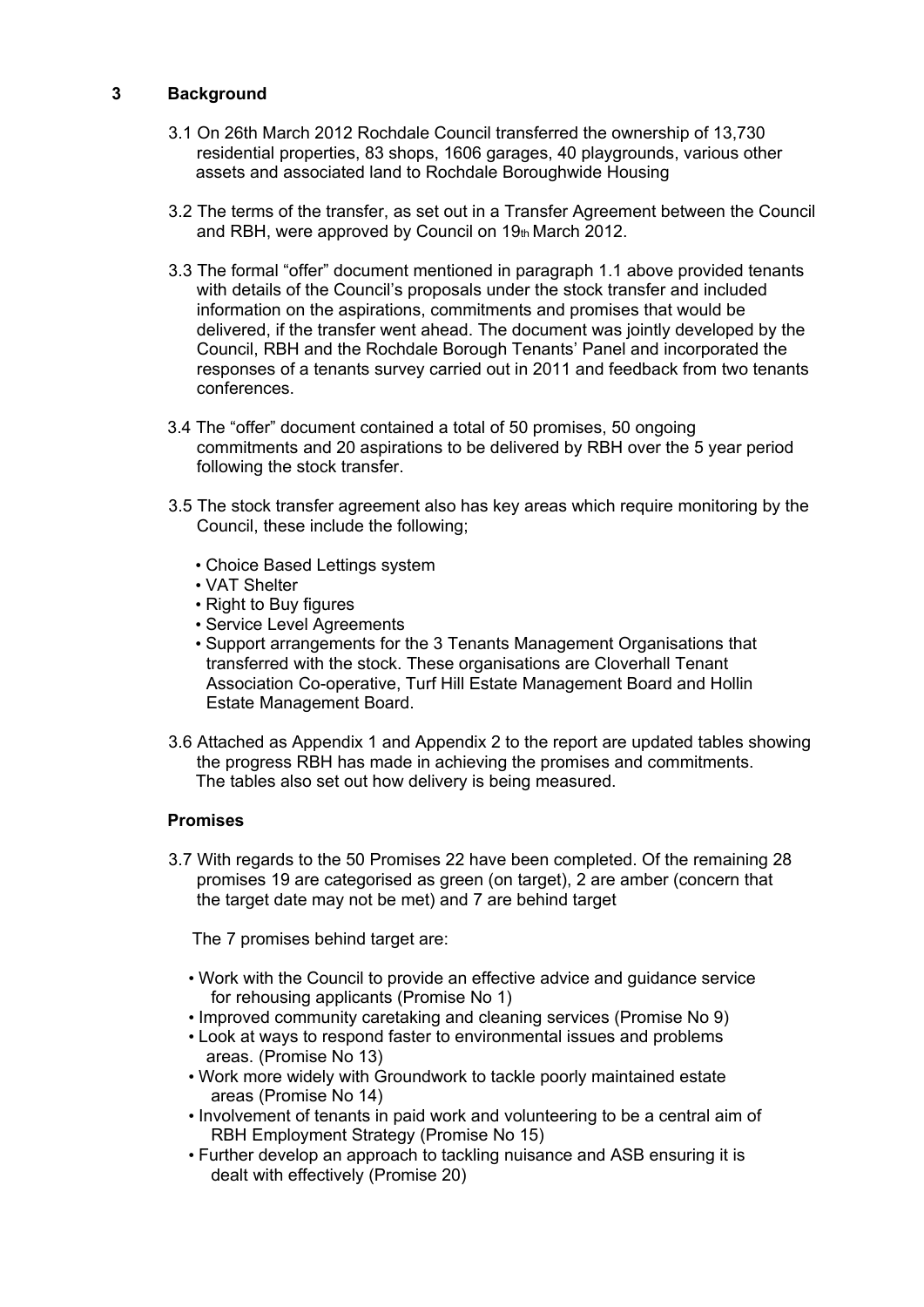• Invest in more advice, guidance and signposting for tenants from its Employment Adviser giving them help to access training or find work (Promise No 22)

The 2 promises which are categorised as amber are:

- Encourage older residents to use IT (Promise No 30)
- Improved Repairs Response Times (Promise No 31)

Progress in respect of the promises is provided in Appendix 1.

#### **Commitments**

3.8 Progress in respect of the 50 commitments is provided in Appendix 2. One of the commitments has been completed and RBH is currently meeting all of the remaining 49 commitments set out in the offer document.

### **Aspirations**

3.9 Appendix 3 shows the progress that RBH has made in respect of the 20 Aspirations in the offer document, five of which have been completed and signed off by RBH.

#### **Performance**

- 3.10 In addition to the submission of progress reports to Overview and Scrutiny Committee officers from Strategic Housing services meet on a regular basis with representatives from RBH to monitor performance in respect of a range of issues including stock transfer obligations, governance and risks and Service Level Agreements.
- 3.11 RBH have obtained grant funding through the Affordable Houses Programme 2015-18 to support the development of 5 new build housing schemes. These schemes will deliver a total of 79 homes for affordable rent.
- 3.12 One scheme has already commenced in the current financial year and a further two schemes are due to start in the final quarter of 2015/16. The three schemes commencing in 2015/16 are set out in the table below:

| Scheme Title             | <b>Units</b> |
|--------------------------|--------------|
| Longridge Drive, Heywood | 26           |
| Queens Drive, Rochdale   | 11           |
| Daventry Road, Rochdale  | 20           |

 3.13 The table below sets out RBH property sales for the previous 2 financial years and quarters 1 and 2 in 2015/16 through preserved right to buy (RTB) and the right to acquire schemes.

| <b>Scheme</b>           | 2013/14 | 2014/15 | <b>Sales in</b><br><b>Quarters 1</b><br>and 2 2015/16 |
|-------------------------|---------|---------|-------------------------------------------------------|
| Right to Buy            | 85      | 102     | 23                                                    |
| <b>Right to Acquire</b> |         |         | 14                                                    |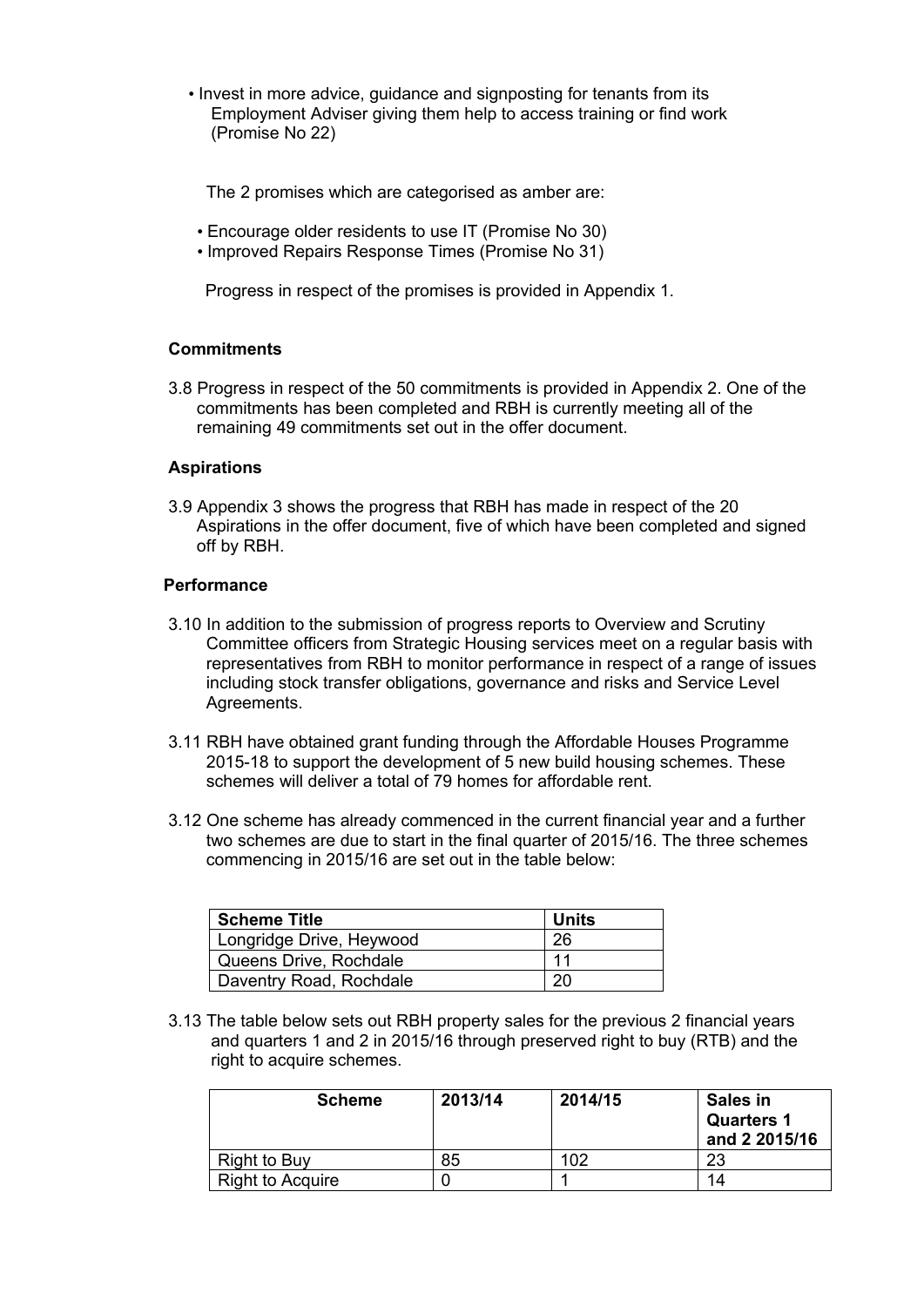- 3.14 The Affordable Homes Programme Framework which was published in January 2011 introduced a new funding model based on affordable rents. The framework requires Registered Providers' to finance a greater proportion of the cost of new affordable homes themselves, through increased borrowing. In order to fund this borrowing Registered Providers are encouraged to convert existing social homes to affordable rentaent which will provide higher rental income.
- 3.15 The Strategic Housing Team is monitoring both the level and location of affordable rent conversions across the borough. The number of affordable rent conversions carried out by RBH between the start of April 2011 and the end of March 2015 was 247. The conversions figure for quarters 1 and 2 in 2015/16 was 25.
- 3.16 Since RBH launched its membership scheme in 2012/13 there has been a steady growth in the number of tenants and employees choosing to become members (co-owners of RBH). The position regarding tenant and employee members as at 30th September 2015 is set out in the table below:

| <b>Membership Type</b> | <b>Total</b> | <b>Current members</b><br>as at 30/9/2016 | <b>Target</b><br>figures up to<br><b>July 2016</b> |
|------------------------|--------------|-------------------------------------------|----------------------------------------------------|
| <b>Tenants</b>         | 15,799       | 4107 (26%)                                | 25% (equates<br>to 3949<br>members)                |
| <b>Employees</b>       | 679          | 555 (81.7%)                               | 80% (equates<br>to 543<br>members)                 |
| Total                  | 16,478       | 4662                                      | 4467                                               |

- 3.17. The RBH Representative Body have still to decide how it wishes to monitor membership in the future.
- 3.18 Reducing the number of empty homes remains one of main operational challenges faced by RBH. There are significant numbers of empty homes which are proving difficult to let due to low demand and as a result of the changes in welfare reform. The numbers of empty homes has fallen from 536 properties as 1st April 2014 to 303 properties as at 30<sup>th</sup> September 2015
- 3.19 RBH are continuing to focus significant investment on initiatives to address this problem including a major demolition programme in 2016/17 which involves the demolition of low demand properties on the Kirkholt, Smallbridge and Angel Meadow estates.
- 3.20 Other initiatives RBH has recently undertaken to help reduce the number of empty homes are as follows:
	- Push Marketing through Facebook is being trialled by RBH. A Saturday lettings event was recently promoted by RBH on Facebook, the event was successful and helped reduce the number of empty homes to 275 in November 2015..
	- Further Saturday lettings events to attract people in employment are being planned by RBH. These events will focus on the letting of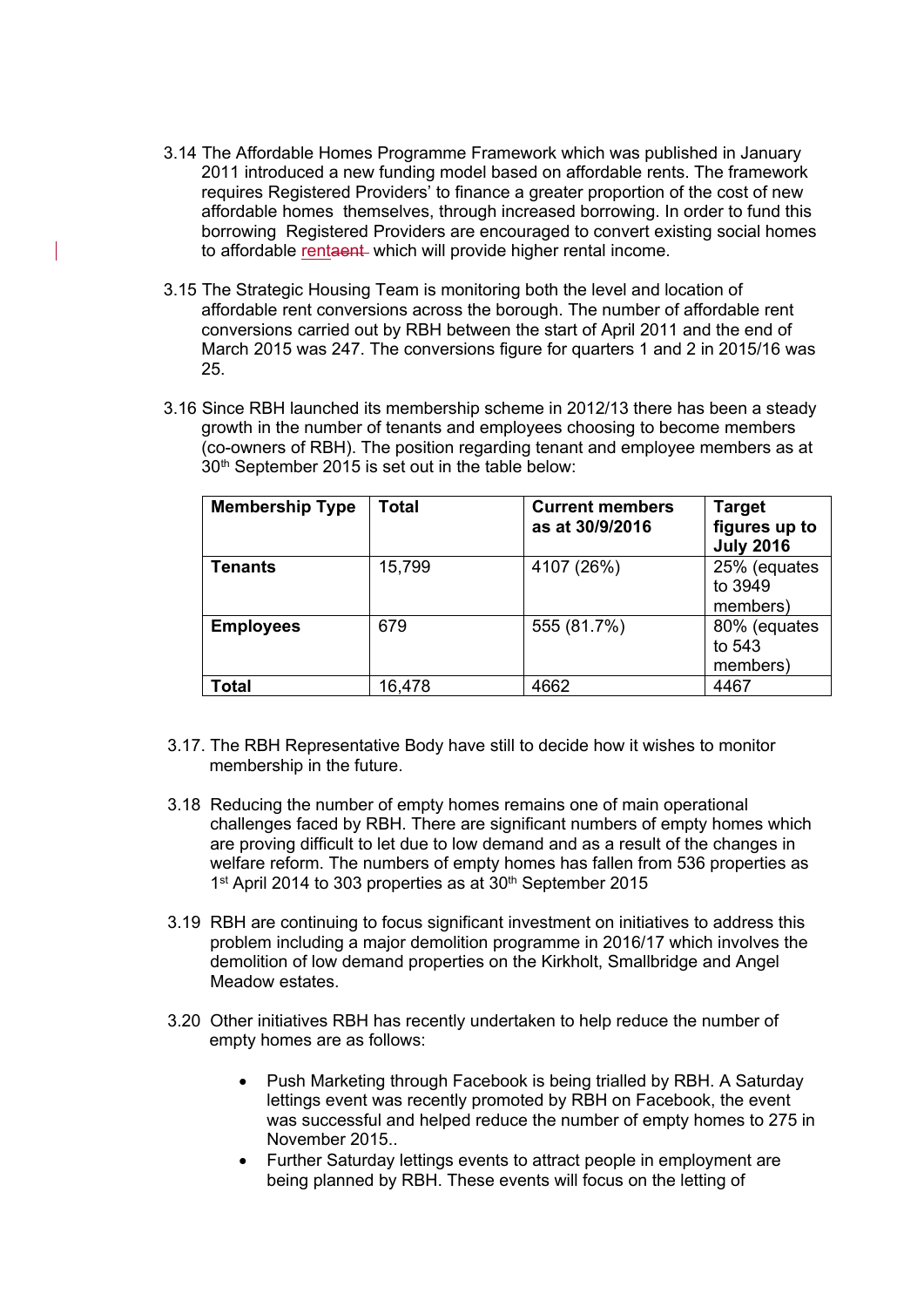properties in low demand areas.

- Additional marketing in relation to vacant sheltered accommodation is being undertaken by RBH in order to attract new tenants.
- 3.21 Under the terms of a Housing Agency Agreement, which forms part of the Transfer Agreement, RBH manages the Common Housing Register (CHR) and Choice Based Lettings (CBL) system within the framework provided by the Council's Allocations Policy. Eight housing associations are partners in the CHR and CBL schemes. Under this arrangement a close working relationship exists between RBH and the Council's Strategic Housing Team. In quarters 1 and 2 of 2015/16 RBH allocated a total of 842 homes including 45 homes for the 8 housing association partners.
- 3.22 As part of the transfer agreement a protocol was agreed regarding how enquiries from Councillors would be dealt with and responded to. Member complaints and enquiries to RBH are processed and monitored by the organisations Customer Feedback Co-ordinator. The figures for quarters 1 and 2 are shown in the table below. RBH aim to respond to Councillor enquiries within 10 working days although on some occasions, due to the complexity of certain cases, this may not be possible.

| <b>Business Area</b>       | <b>Enquiries Q3</b> | <b>Enquiries Q4</b> |
|----------------------------|---------------------|---------------------|
| <b>Asset</b>               | 6                   | 5                   |
| <b>Grounds Maintenance</b> | 3                   | 6                   |
| <b>Empty Homes</b>         |                     |                     |
| <b>New Tenant</b>          |                     | 1                   |
| <b>None RBH</b>            |                     | 2                   |
| <b>Homechoice</b>          | 18                  | 18                  |
| <b>Income</b>              |                     | 1                   |
| <b>Homelessness</b>        | 1                   |                     |
| Neighbourhoods             | 35                  | 20                  |
| <b>Repairs</b>             | 17                  | 24                  |
| <b>New Build</b>           | 3                   |                     |
| <b>Right to Buys</b>       |                     | 1                   |
| <b>Special Projects</b>    | 2                   |                     |
| <b>Rochdale Council</b>    |                     |                     |
| <b>TOTALS</b>              | 87                  | 80                  |

 3.23 Of the 87 Councillor enquiries received and dealt with by RBH in quarter 1 a total of 5 were classed as complaints and the remainder as Service request. In quarter RBH received and dealt with 80 of which only 2 were classed as complaints. The ttable below shows the RBH timescales for dealing with Councillor enquiries received in quarters 1 and 2.

| <b>Days to Respond</b> | <b>Number Q1</b> | <b>Number Q2</b> |
|------------------------|------------------|------------------|
| $0-5$                  | 40               | 19               |
| $\frac{1}{5-10}$       | 33               | 60               |
| $10 - 15$              |                  |                  |
| 15-20                  |                  |                  |
| $20+$                  | n                |                  |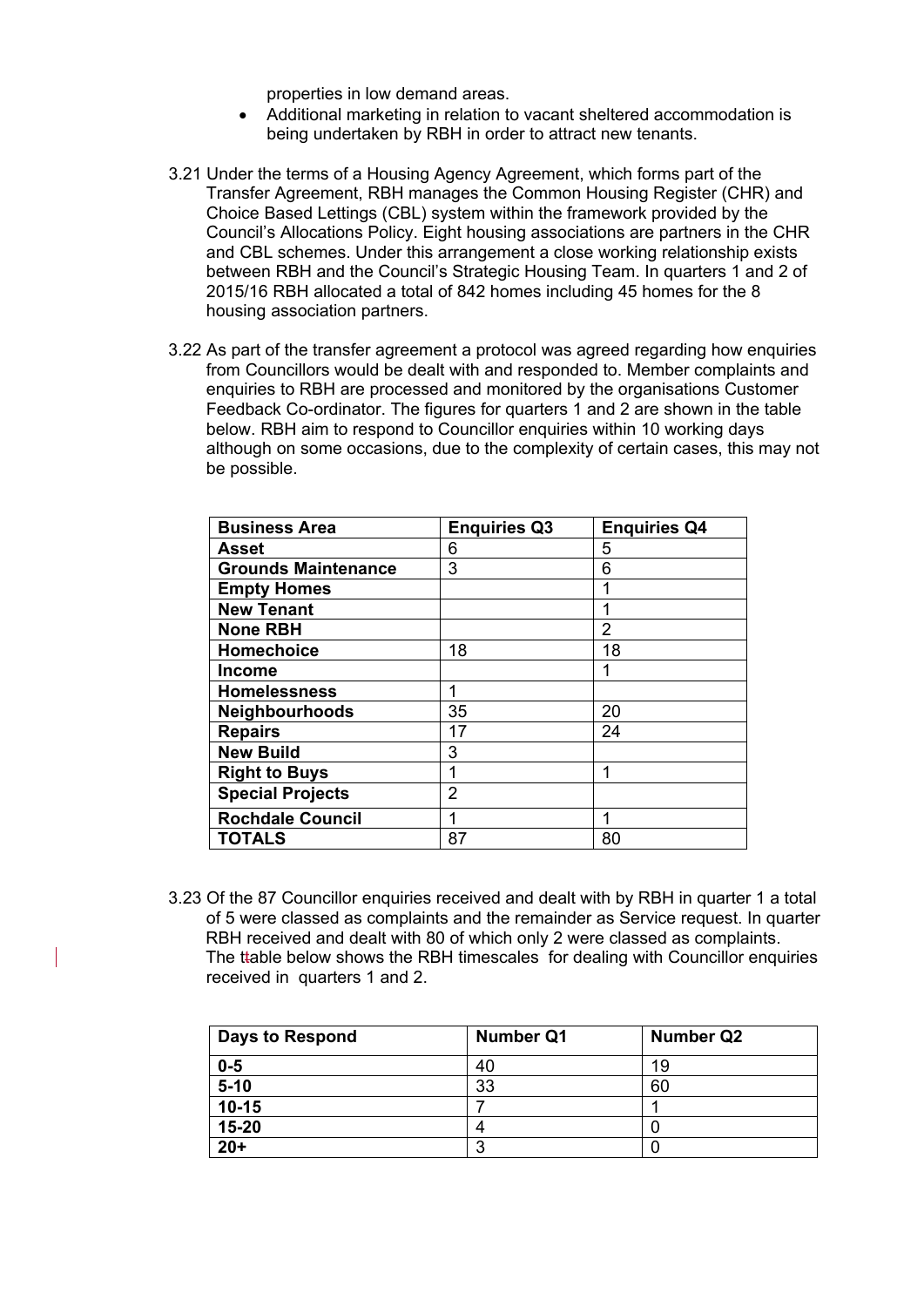3.24 The stock transfer agreement requires RBH to continue to work with and support the Tenant Management Organisations (TMO's) at Turf Hill, Hollin and Coverhall as set out in the Consultation Document. The current position regarding the three TMO's is as follows:

**Cloverhall Tenants Association Co-operative (CTAC)** - As previously reported, on 6<sup>th</sup> March 2015 RBH served CTAC with a Supervision Notice in view of concerns around governance, financial management and the quality of the services being provided on the estate including delivery of the investment programme, rent collection and general housing management. Despite engaging the services of Rochdale CVS to develop a governance plan, CTAC was unable to meet the terms set out in this Supervision Notice, particularly in relation to financial management. At the same time other concerns were becoming apparent, for example, relating to the handling of anti-social behaviour on the estate. On 9<sup>th</sup> October 2015 RBH therefore terminated its management agreement with CTAC and assumed overall responsibility for management of all estate services. Throughout the period of the Supervision Notice, RBH ensured that RBC, local ward councillors and other key stakeholders were kept informed as to progress. RBH is now directly providing the majority of estate services including rent collection and housing management and is working with the existing repairs contractors until the end of March 2016 when this service will also be brought into RBH. While CTAC still exists as a legal entity it will no longer receive a management fee from RBH. Although it is not envisaged that CTAC will have a continuing role in providing direct housing services in the foreseeable future, we have agreed to meet with CTAC to talk about its potential role as a local co-op in providing services which will bring added benefit to the community, for example, provision of Youth Club, work and skills training.

**Turf Hill Estate Management Board (EMB)** - The management agreement between RBH and Turf Hill EMB has been in place for 12 months and RBH is continuing to monitor performance of the EMB. The EMB is also working with RBH to improve day to day performance and have requested some training for the Board with regards to HR policies and procedures to assist them with the line management of the seconded employee.

**Hollin Estate Management Board (EMB)** - Discussions have continued between RBH and Hollin EMB regarding a review of the existing management arrangements. They are currently considering three options for their future management arrangements:

a) Formation of a TMO under Right to manage and negotiation of a Modular Management Agreement (MMA)

b) Management contact for the EMB to perform specified management functions for RBH

c) Community Group with access to RBH and external grant schemes

A decision will be made by September 2016

 3.25 The stock transfer agreement contains a VAT shelter arrangement which allows RBH to obtain the same VAT exemption as the Council on its capital works . This was achieved by the Council entering into a development agreement with RBH, which allows full recovery of any VAT incurred by RBH in carrying out the works. The VAT shelter scheme applies to first time improvement works only and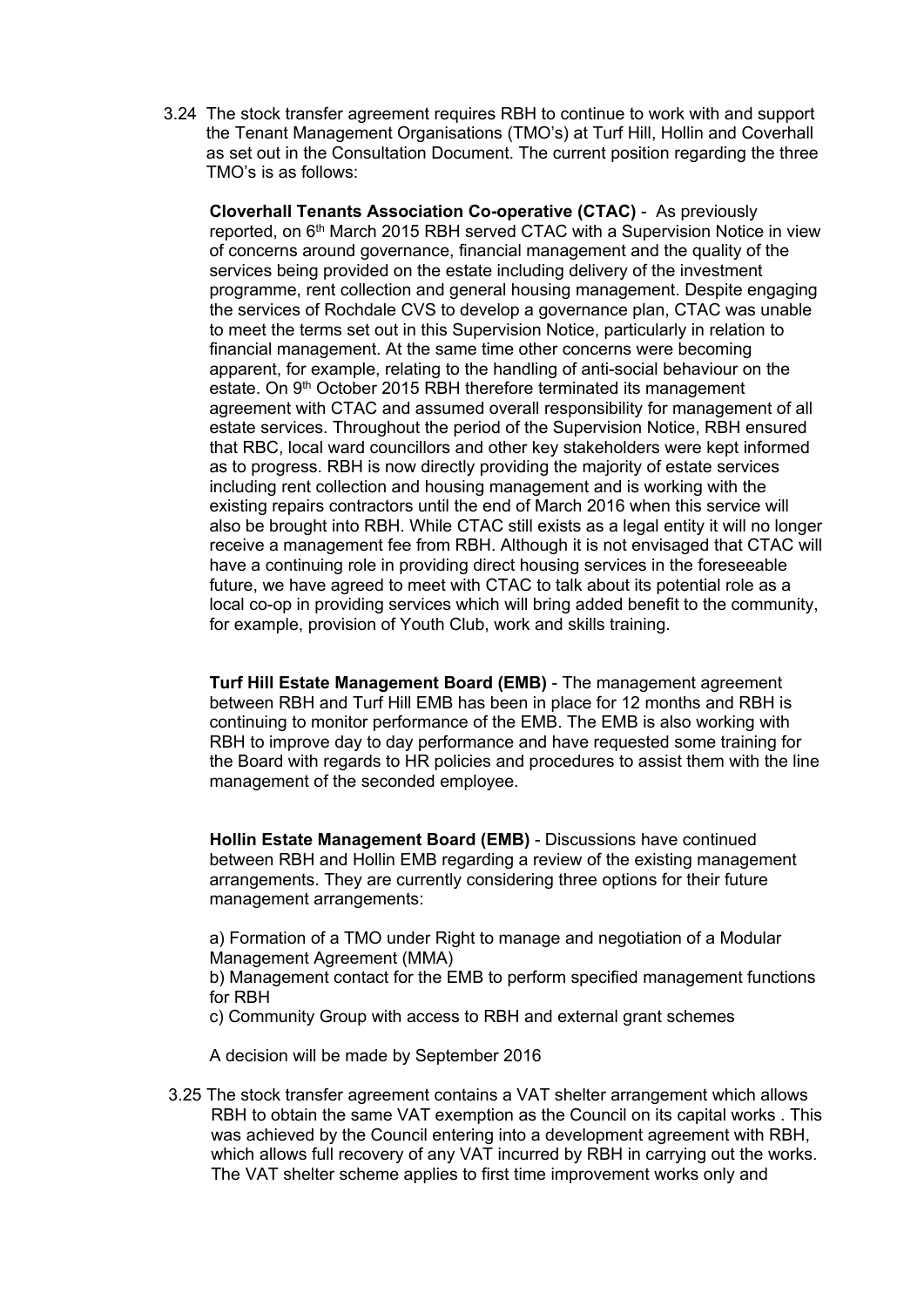Therefore will diminish over a period of time. The VAT shelter is expected to last for 15 years from the date of the stock transfer and all VAT will be recovered by RBH as the capital works are undertaken.

- 3.26 The VAT shelter arrangements enable VAT savings to be shared between The Council and RBH. The Council retained the first £8.3m of VAT shelter Savings generated to pay for the pension deficit (£6.1m) and the Council's costs of setting up the transfer (£2.2m).
- 3.27 Thereafter, the Council receives 40% of the VAT shelter, which was initially estimated to be £20.8m over 15 years. This figure was based on a 20% stock survey pre-transfer. However more detailed surveys have been carried out and these have revealed that some RBH estates do not require as much work as the initial surveys indicated and as a result the estimate of the Council's 40% share of the VAT shelter as at 30<sup>th</sup> September 2015 was estimated at £14.5 million.
- 3.28 Details of the current Service Level Agreements between the Council are set out in appendix 4.
- 3.29 Appendix 5 provides a progress update on the schemes included in the RBH Home and Environmental Improvement Programme for 2014/15

## **Alternatives considered**

 3.30 The Council has a duty to monitor the performance of RBH to ensure it is meeting Its obligations as set out in the formal "offer" document to tenants

## **4 Financial Implications**

4.1 There are no specific financial implications relating to this monitoring report.

## **5 Legal Implications**

- 5.1 The legal responsibilities, covenants and requirements of both the Council and RBH under the stock transfer are set out in the transfer agreement dated  $26<sub>th</sub>$ March 2012.
- 5.2 The Council has representation on both the RBH Board and Representative Body Following the local election in May 2015 Councillors Richard Farnell and Sara Rowbotham are the Councils representatives on the Board and Councillors Amna Mir and Sameena Zaheer sit on the Representative Body.

## **6 Personnel Implications**

6.1 There are no personnel implications.

# **7 Corporate Priorities**

- 7.1 A key priority for Rochdale Council through the stock transfer process was to ensure that post transfer RBH, as a key partner, continues to support the Council's strategic objectives. Through the delivery of commitments in the offer document RBH will be involved in the achievement of the following objectives:
	- Strategic Housing targets as set out in the Council's draft housing strategy